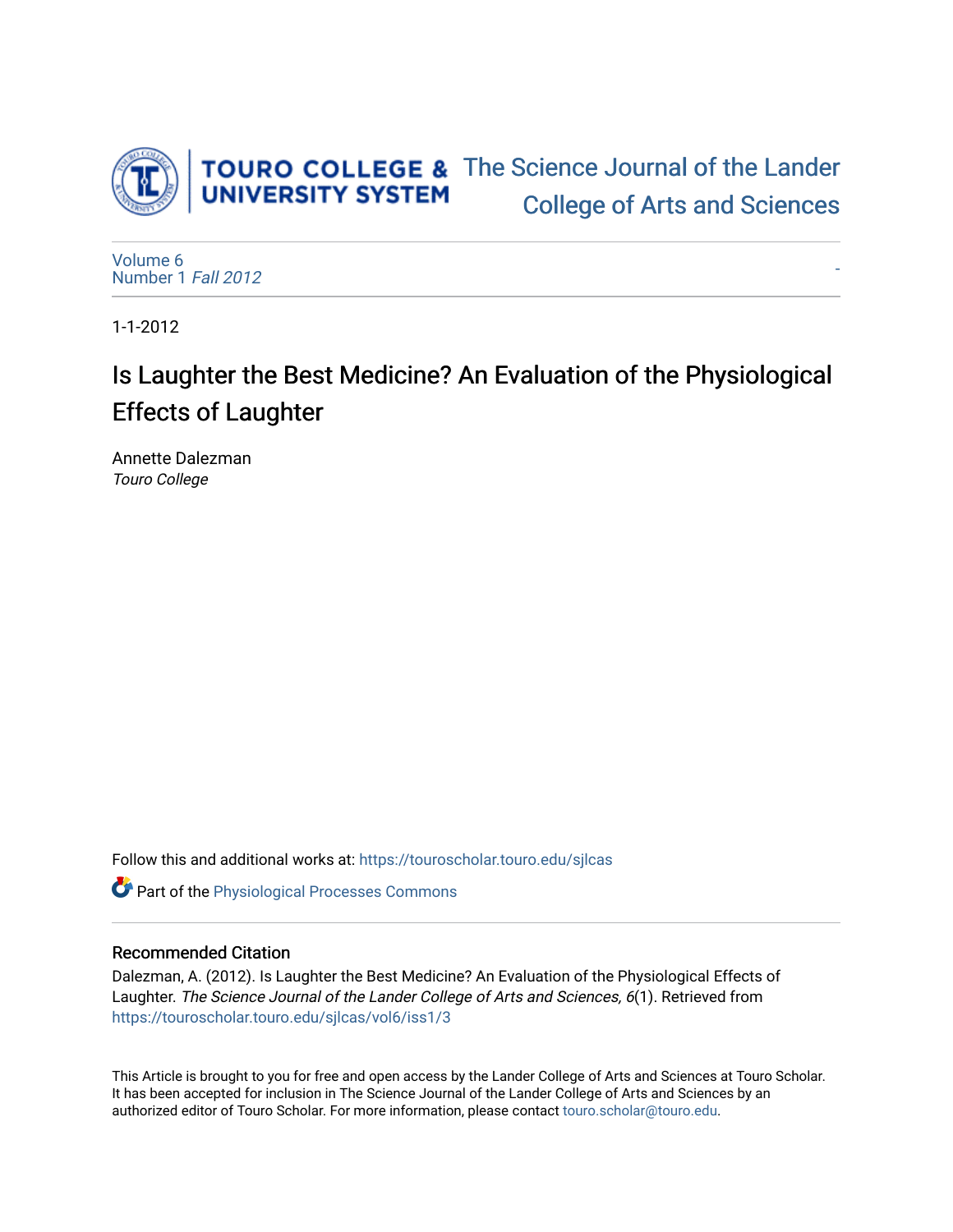## **IS LAUGHTER THE BEST MEDICINE? AN EVALUATION OF THE PHYSIOLOGICAL EFFECTS OF LAUGHTER Annette Dalezman**

## **ABSTRACT**

Laughter directly affects one's physiology. Laughter causes various muscle contractions which, in turn, affect body systems. Specifically, the cardiovascular, immune, and respiratory systems are impacted by laughter. Stress levels and pain tolerance thresholds are also directly impacted by laughter. Research has been done on the effects of laughter in patients with cancer, dementia, and atopic dermatitis. Based on the review of multiple experiments, a direct correlation between laughter and multiple body systems and diseases seems to exist.

## **INTRODUCTION**

Laughter is an audible expression of happiness and content. It is the physiological response to humor and other similar stimuli. Laughter is contagious and has the ability to create a positive atmosphere that can lift people's spirits. Scientific evidence indicates that laughter is more than just a pleasant act that people like to engage in. In fact, laughter is thought to directly affect the physiology and a number of systems of the body, possibly even having healing abilities. Research indicates that the cardiovascular, immune, and respiratory systems may benefit from laughter. Stress and pain tolerance levels also seem to be directly affected by laughter. Patients suffering from prevalent diseases such as cancer, dementia, and atopic dermatitis may benefit from laughter therapy as well.

That laughter is beneficial to one's health is not a new concept. In ancient Greece, hospitals were built next to amphitheaters, for they believed in the healing effects of laughter. Similarly, William Shakespeare believed in the health benefits of laughter. In a play he produced, *The Taming of the Shrew*, he writes, "And frame your mind to mirth and merriment, which bars a thousand harms and lengthens life" (Zillmann et al. 1993). It was only as recent as 1989, though, that the Journal of the American Medical Association acknowledged that laughter therapy has healing effects on chronic diseases and immediate symptom-relieving effects (Ljungdahl 1989).

## **NORMAN COUSINS**

One of the pioneers of laughter therapy who had first-hand experience with the effects of laughter is Norman Cousins. Cousins is known as the man who "laughed his way out of a crippling disease" (Cousins 1976). In 1964, Cousins exhibited severe joint pain and fever. He was diagnosed as having ankylosing spondylitis (AS), a progressive rheumatoid disease involving inflammation of the spine (Martin 2004). He hypothesized that since laughter is a eustress, or positive from of stress, perhaps it would have the opposite effects that stress has. Based on that, he hired a nurse to read to him humorous stories and watched Marx Brother movies (Sahakian and Frishman 2007). These helped relieve his pain, allowing him to fall asleep. He claimed that 10 minutes of hearty laughter can provide two hours of pain-free sleep (Martin 2001). Against all odds, he was out of the hospital within a few weeks and lived to be 75 years old. He was the inspiration and driving force for scientists to investigate and research the healing effects of laughter (Sahakian and Frishman 2007). Nevertheless, despite the evidence indicated by this incident, it is possible to attribute Cousins' recovery to the high doses of vitamin C that were administered simultaneously with the laughter therapy (Martin 2001).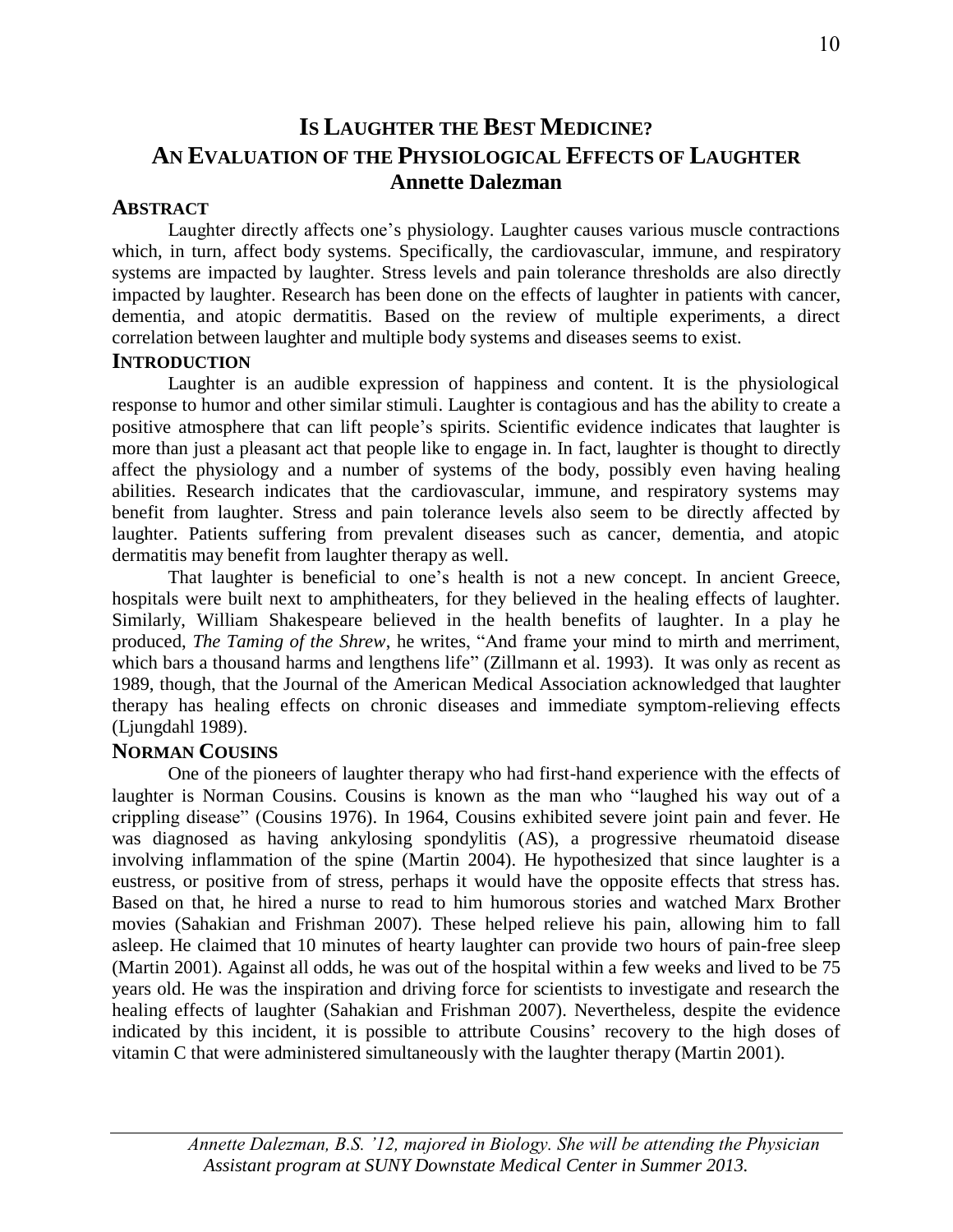#### **EFFECTS ON PHYSIOLOGY**

What happens to the body while laughing? What are the actual physiological effects of laughter on the body? Laughter, being a physical act, causes motion of several groups of muscles (more than 300 individual muscles altogether), the most visible being motion of the facial muscles (Figure 1), specifically near the oral region (Mora-Ripoll 2010). When smiling, the zygomaticus major, orbicularis oris, and orbicularis oculi contract. When laughing, these muscles contract along with simultaneous contraction of the facial, pharyngeal, and respiratory muscles (Takeda et al. 2010). Laughter also causes contraction of powerful muscles of the diaphragm. The audible sound of laughter is due to the repetitive vocal sounds produced by the actions of the chambers of the pharynx, nasal cavities, and mouth (Mora-Ripoll 2010), accompanied by changes in respiratory patterns (Sahakian and Frishman 2007). These movements directly affect the cardiovascular, respiratory, immune, muscular, and neuroendocrine systems, both short term and long term (Fry 1994). Additionally, there may be both healing and preventive effects against various diseases.





Laughter can have negative physiological effects too, albeit few. Intense laughter can cause spasmodic contraction of skeletal muscles throughout the body, triggering profound physiological effects (Sahakian and Frishman 2007). There have been cases reported in which intense laughter led to a gelastic (laughter-induced) syncope. Fainting due to intense laughter is a rarity, however, and can be prevented if the laughter is controlled (Braga et al. 2005). Asthma can be exacerbated by strong laughter as well (Sahakian and Frishman 2007).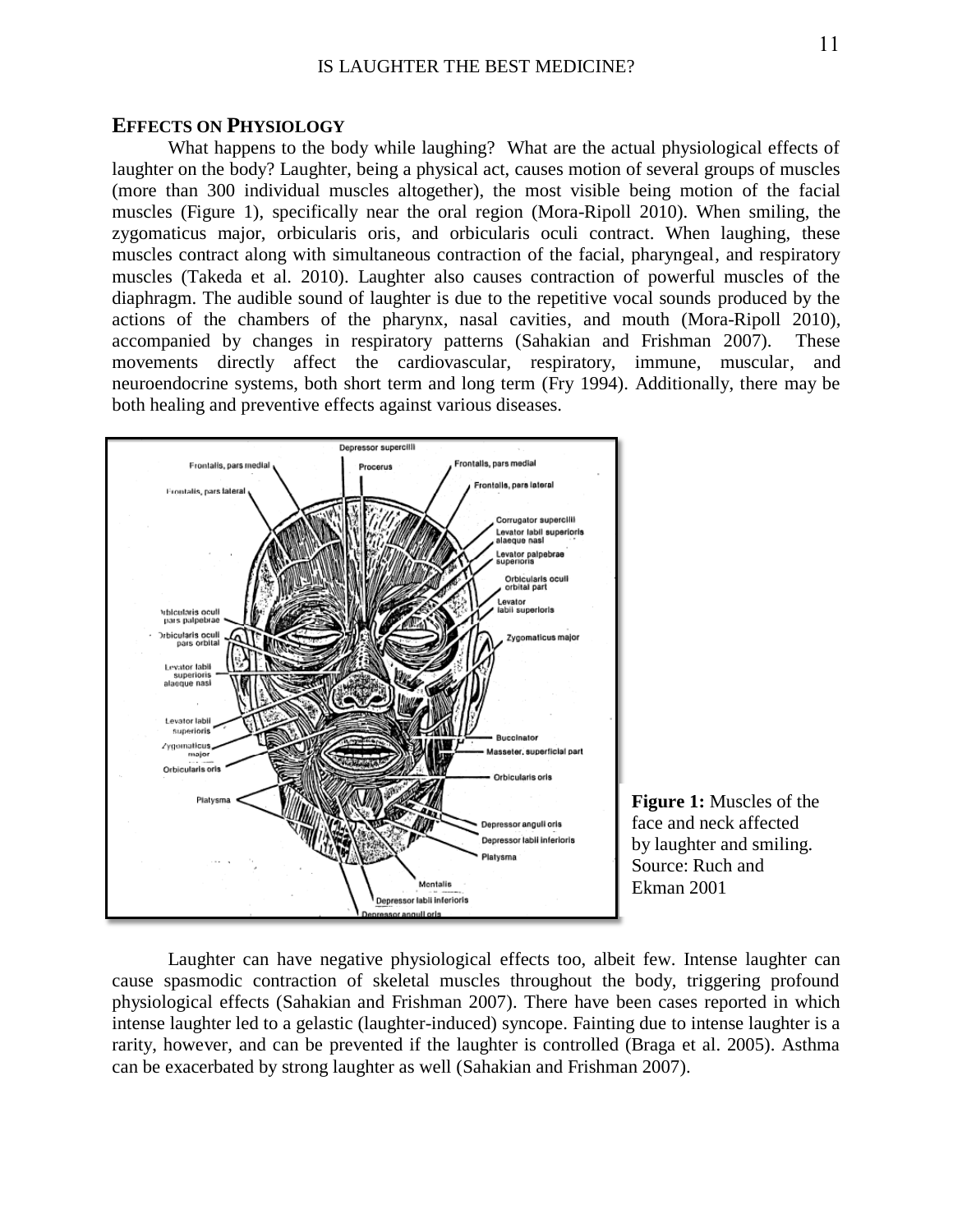## Annette Dalezman

## **LAUGHTER TYPES**

There are various forms of laughter. Different kinds of laughter have different effects on one's physiology. Therapeutic laughter is mainly derived from spontaneous laughter. Spontaneous laughter, triggered by external stimuli and positive emotions, causes contractions of muscles around the eye socket. Self-induced laughter, triggered by oneself at will, is another form of therapeutic laughter. Stimulated laughter, resulting from the physical action of certain external factors, such as tickling to one who is ticklish, is another form of therapeutic laughter, although to a lesser extent (Mora-Ripoll 2010). These laughter types are not necessarily a result of humor.

#### **EFFECTS ON THE CARDIOVASCULAR SYSTEM**

One of laughter's greatest impacts is on the cardiovascular system. The contraction of skeletal muscles during laughter increases venous return, thus reducing causes of venous stasis (Sahakian and Frishman 2007). The movements of laughter also help exercise the heart, thus increasing oxygenation of the blood (Martin 2001) and, consequently, also increasing stroke volume and thus cardiac output (Mora-Ripoll 2010). Additionally, laughter may prevent cardiac related diseases as it directly affects both systolic and diastolic arterial blood pressures (Fry and Savin 1988; Sugawara et al. 2010). Heart rate is also directly related to laughter (Sugawara et al. 2010).

An experiment was done to study and assess the direct effects of laughter on circulation (Miller et al. 2006; Sahakian and Frishman 2007). A group of 20 men and women were assigned to watch one of two 30-minute films to induce either stress or laughter. They returned two days later to watch the 30-minute segment not previously seen. Over a 100 vascular flow measurements were taken before and after the video segments. The findings showed that 95% of the volunteers demonstrated an increase in flow-mediated vasodilation during the laughter phase, and 74% showed a decrease during the mental stress phase (Figure 2) (Miller et al. 2006). These results clearly indicate a correlation between laughter and increased cardiovascular function.

Coronary heart disease is known as the leading cause of death in the United States (Clark et al. 2001). Doctors at the University of Maryland



**Figure 2**: Measurements of flow mediated vasodilation during laughter and mental stress. Source: Miller et al. 2006

have conducted research to determine the association between laughter and this prevalent disease. Questionnaires were given to 300 men and women, half of whom had coronary heart disease. The questions presented every day scenarios that can be found either humorous or annoying (Figure 3). The results showed that people with coronary heart disease laughed 40% less than those that were healthy, indicating an inverse association between laughter and coronary heart disease (Clark et al. 2001). This research is not very convincing as it was done on people that already have a disease. Perhaps it was the disease that was responsible for them laughing less rather than the lack of laughter being responsible for the disease.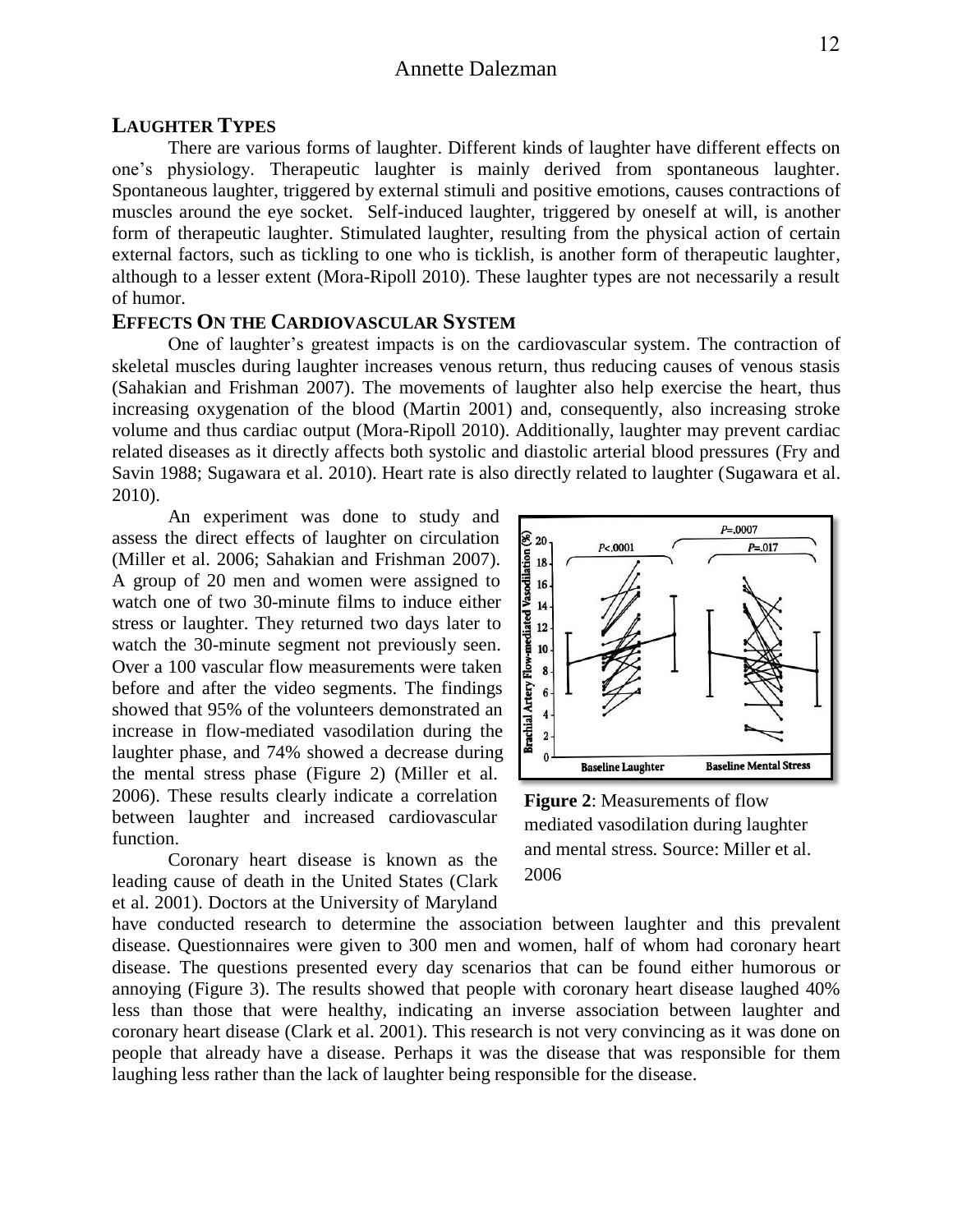

**Figure 3:** Samples from the Situational Humor Response Questionnaire. Source: Clark et al. 2001

A study was done suggesting that laughter can positively impact people who suffered myocardial infarctions (MI). Two groups of patients exhibiting myocardial infarctions were followed during rehabilitation. The experimental group was allowed to watch self-selected humorous videos for 30 minutes each day. Results showed that the group viewing the humor tapes had less arrhythmias, lower plasma and urinary cholamines, required less beta blockers and nitroglycerine, and had less recurrence of myocardial infarctions (Balick and Lee 2003; Berk et al. 2001). These results show that recovery for MI patients can be positively impacted by laughter and humor. Similarly, research has shown that mirthful laughter led to a lower incidence of myocardial infarction in high-risk diabetic patients (Mora-Ripoll 2010).

Research conducted to determine the effects of laughter on various hormones points to cortisol, a stress hormone that can raise blood pressure and thus directly related to the cardiovascular system, as being greatly affected by laughter (Mora-Ripoll 2010). An experiment was done by Dr. Lee Berk, a well-known researcher in the field of laughter therapy, that took several blood samples from a group of volunteers before and after they watched a humor movie. The blood samples were examined to compare cortisol levels (among other hormone levels) before and after the laughter. The results indicated that laughter decreases cortisol levels (Sahakian and Frishman 2007). This would indicate that laughter can lower blood pressure, thereby decreasing one's chances of contracting chronic hypertension and heart failure.

## **EFFECTS ON THE IMMUNE SYSTEM**

Research has proven that people who laugh more respond better to disease. Laughter boosts immunity by increasing production and activity of interferon-gamma, natural killer cells, activated T cells, and B cells (Ziegler 1995). Laughter also affects immunoglobulin A, immunoglobulin G, and immunoglobulin M levels (Mora-Ripoll 2010).

Interferon-gamma, also known as immune interferon, is the only member of the type II class of interferons. It is a protein that is released by host cells in reaction to tumor cells, viruses, bacteria, and parasites. Interferon-gamma is secreted specifically by helper T cells, cytotoxic T cells, and natural killer cells. Interferon-gamma has antiviral, anti-tumor, and immunoregulatory properties. A study on the effects of laughter on interferon-gamma demonstrated that not only does mirthful laughter lead to an increase of interferon-gamma levels, but the heightened levels lasted into the next day as well (Ziegler 1995).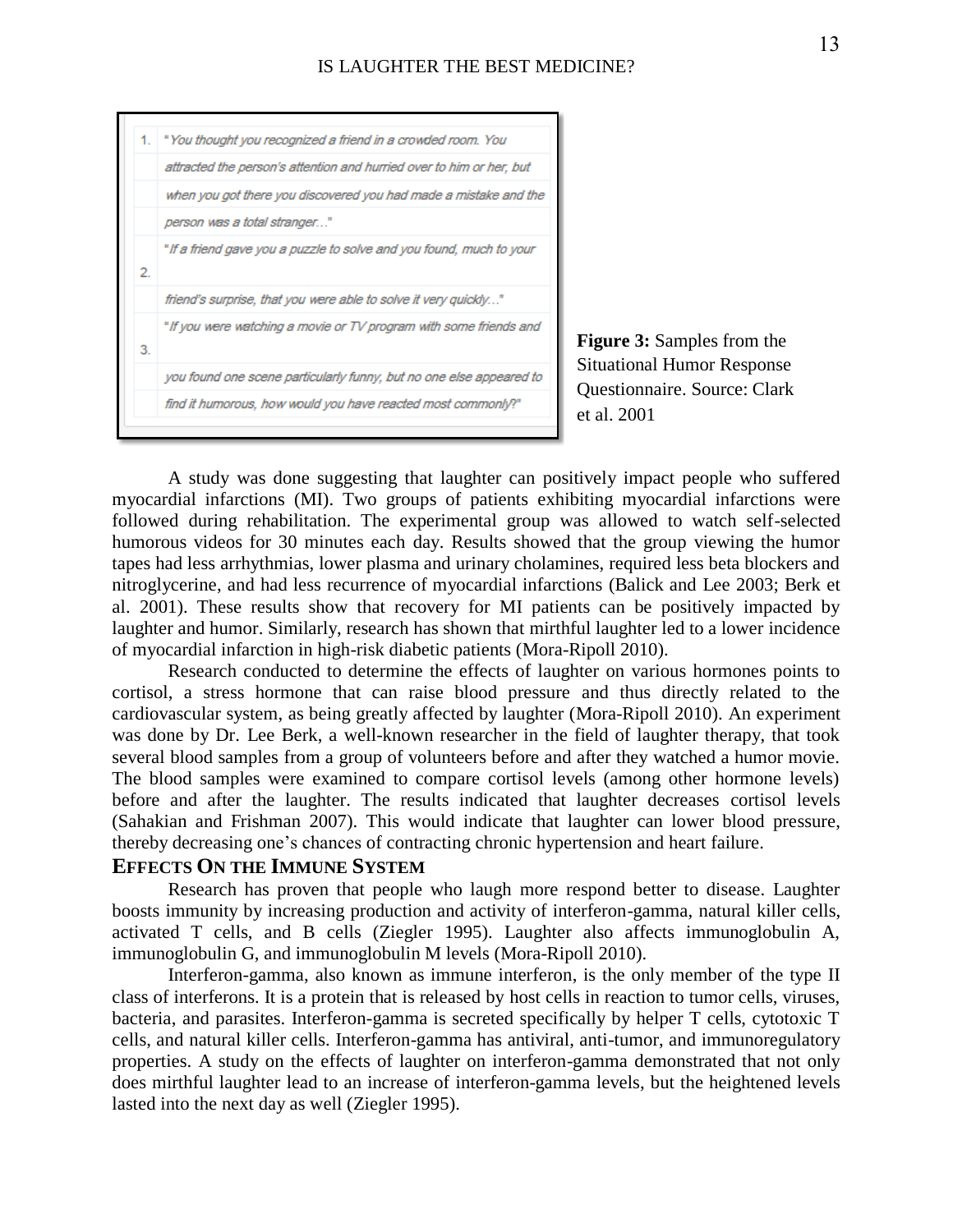## Annette Dalezman

Natural killer cells are integral for the innate immune system. Natural killer cells provide rapid responses to virally infected cells and to tumor cells. They play an integral role in fighting cancer and in dealing with viral illnesses (Bennett et al. 2003). Multiple studies have been done to assess the effects of laughter on natural killer cell activity. A group of 33 women were

randomly assigned to watch a humor video or a distraction video. The subjects' laughter was measured using the standard human response scale. Results indicated a correlation between laughter and natural killer cell activity (Figure 4). Lee Berk conducted a similar experiment with male subjects and yielded similar results (Berk et al. 2001).

Immunoglobulin A, immunoglobulin G, and immunoglobulin M are affected by laughter as well. Immunoglobulin levels seem to increase as the amount of laughter increases (Martin 2001). Immunoglobulin A is an antibody that plays a great role in mucosal immunity (Bennett et al. 2003). Secretory immunoglobulin A is a component of the immune system, found in saliva. It is involved in defense against



**Figure 4:** Effect of laughter on natural killer activity. Source: Bennett et al.

system, found in sanva. It is involved in defense against<br>upper respiratory infections. An experiment done showed a significant increase in secretory immunoglobulin A due to laughter (Martin 2001). There are skeptics who question the use of immunoglobulin A to measure one's immunity, because of variations in individual salivary flow rate (Bennett et al. 2003). Therefore, natural killer cells seem to be a better method of assessing one's immune function.

#### **EFFECTS ON THE RESPIRATORY SYSTEM**

The respiratory system is another system greatly affected by laughter. The physical act of laughing assists with breathing by helping eliminate air and clear respiratory secretions during the process (Lebowitz et al. 2011). Additionally, vocalization of laughter leads to higher positive airway pressures and activation of additional muscle groups (Ruch and Ekman 2001). In one study, individuals with a sense of humor seemed to experience fewer respiratory diseases (Bennett et al. 2003).

Specifically, research has been done on the effects of laughter on patients with chronic obstructive pulmonary disease (COPD). Chronic obstructive pulmonary disease is a progressive disease characterized by chronic obstruction of airflow, hyperinflation of the lungs, and persistent ventilator impairment (Lebowitz et al. 2011). Data suggest that smiling and laughing may result in temporary reduction of hyperinflation of the lungs in individuals with chronic obstructive pulmonary disease (Brutsche et al. 2008).

An experiment was done on 19 patients suffering from chronic obstructive pulmonary disease and 10 healthy individuals. A humorous clown was used as the means to trigger laughter. Plethysmography, a test used to measure changes in volume in different parts of the body, was done before and 24 hours after the intervention. The subjects' laughter and smiling were recorded on video and analyzed, and their real-time breathing was assessed. The results indicated that smiling and moderate laughter were able to reduce hyperinflation in patients with severe chronic obstructive pulmonary disease. Intense laughter, on the other hand, was shown to potentially lead to hyperinflation, because higher intensities of laughter demand increased ventilation and oxygen consumption (Figure 5) (Brutsche et al. 2008). A similar experiment that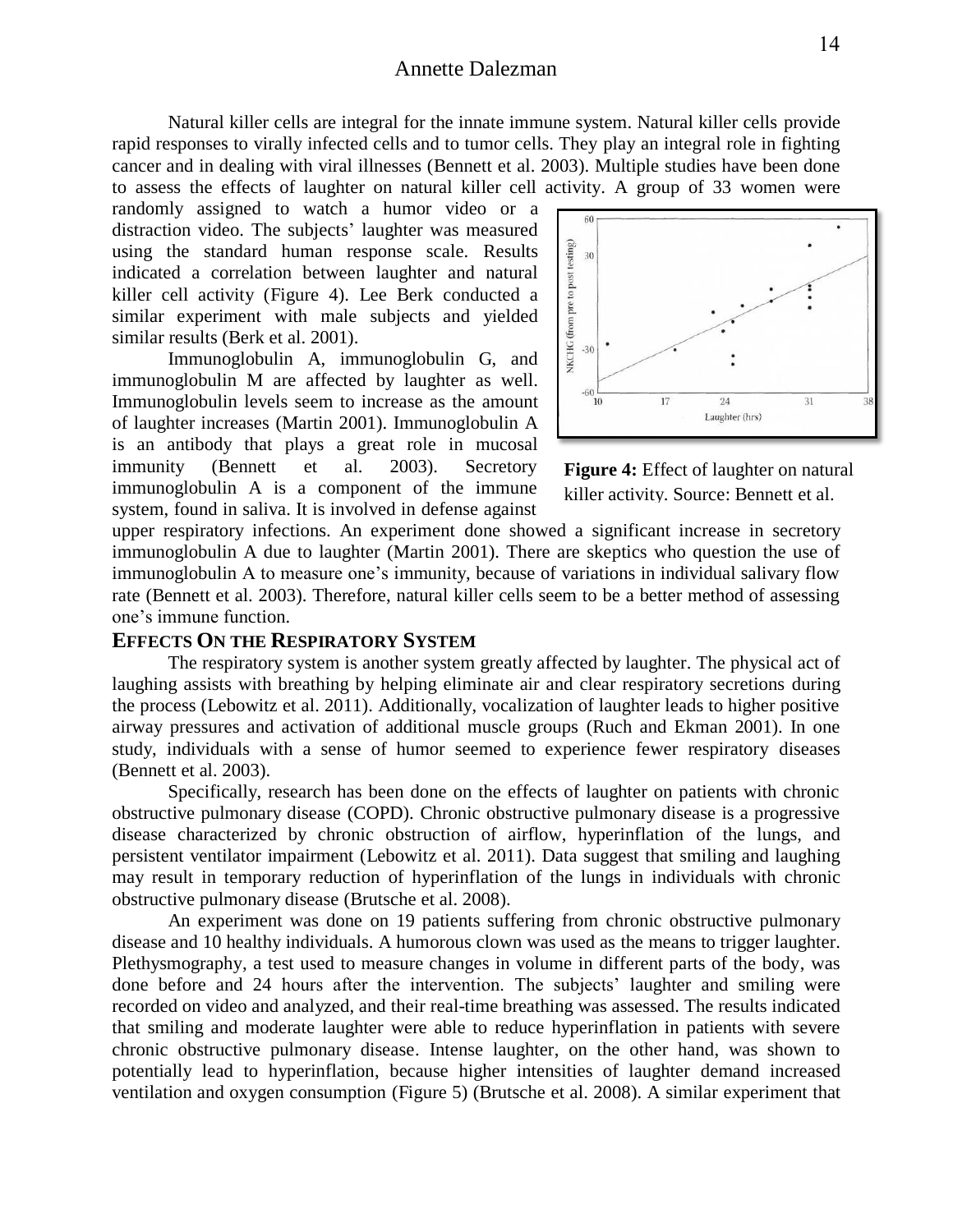used a humor video as the means to trigger laughter showed analogous results (Lebowitz et al. 2011). Thus, maintaining a balance of laughter strength would seem to be most beneficial for the respiratory system.



**Figure 5:** Spirogram from the real time monitoring of the breathing pattern showing the varying effect of laughter on end-expiratory lung volume (EELV) in patients with COPD. Source: Brutsche et al. 2008

## **EFFECTS ON STRESS**

Stress can have negative physiological effects on the cardiovascular system and can lead to suppression of the immune system as well (Martin 2001). Therefore, if laughter can lower stress levels, it may prevent various problems related to the cardiovascular and immune systems. The Association for Applied and Therapeutic Humor has proposed that humor and laughter may stimulate an appreciation for the absurdities in life, thereby relieving stress while simultaneously promoting healing (Sahakian and Frishman 2007). Stress levels seem to be directly associated with laughter. Humor and laughter may, thus, be a possible complimentary therapy to reduce stress levels. Laughter seems to affect both the physiological as well as the psychological components of stress (Martin 2001). Similarly, laughter can reduce anxiety levels (White and Winzelberg 1992).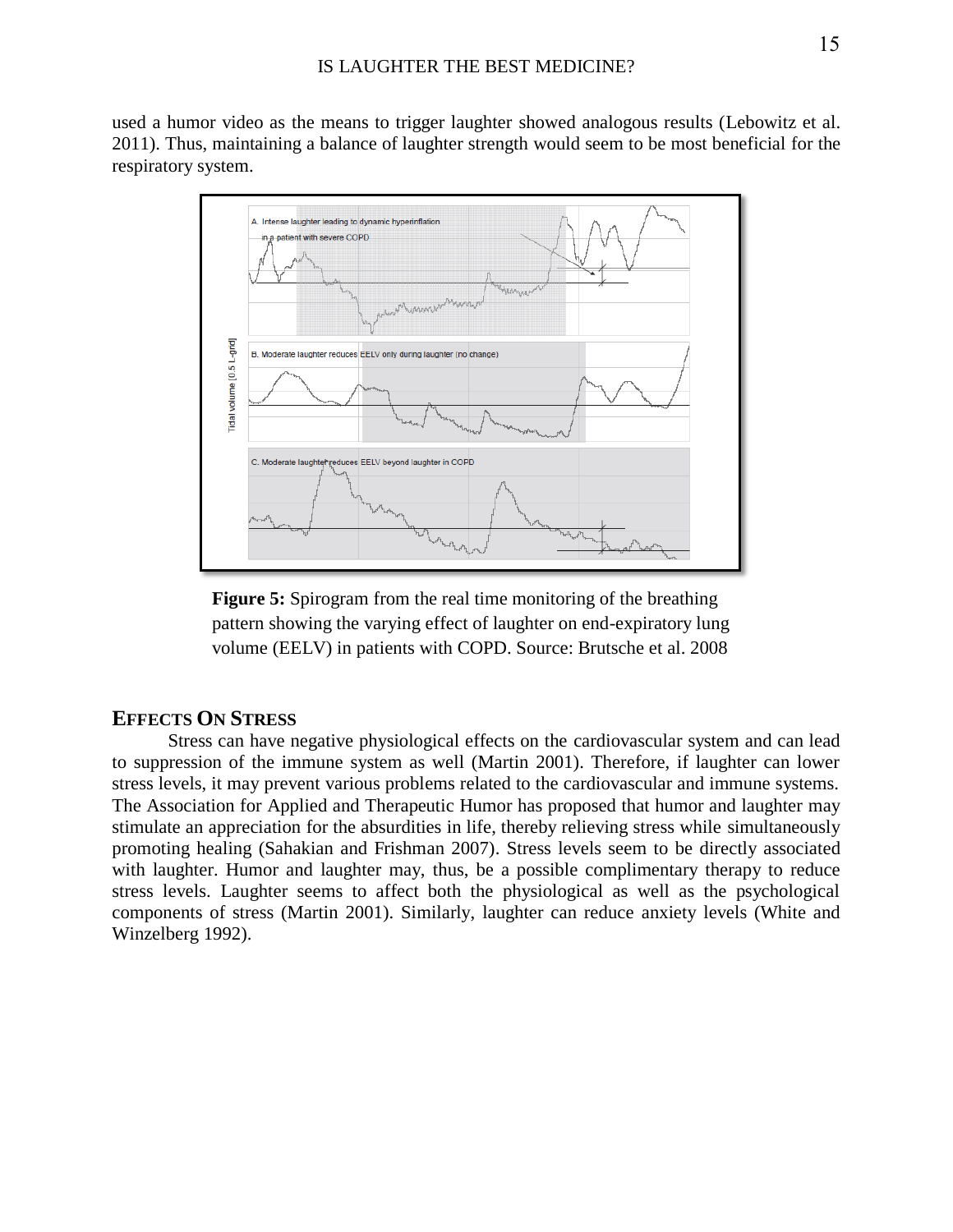Stress levels can be lowered by the hormone cortisol. Since laughter helps to decrease cortisol levels, laughter can be used to reduce stress levels as well (Bennet et al. 2003). An experiment was done to determine the connection between laughter and stress. Volunteers were brought to laughter by watching a humorous video of their choice (Sahakian and Frishman 2007). The experiment results indicated that increased mirthful laughter correlated with decreased stress scores (Figure 6). Additionally, those who laughed more reported a lower level of stress postlaughter (White and Winzelberg 1992). A similar experiment was done on dental patients. The study showed that patients who joked and laughed before dental procedures reported less stress during and after the procedures (Bennet et al. 2003).



**Figure 6:** The relationship between laughter and post stress levels. Source: Bennett et al. 2003

At Stony Brook University, another study was conducted to assess the relationship between laughter and stress. Groups of people were shown a stressful movie containing images of a gory industrial accident. The subjects were told to describe what they saw in both a serious manner and in a manner that they found humorous. Their stress levels were measured before and after their descriptions. Stress levels were determined by monitoring heart rate, skin conductivity, and skin temperature. The results were identical for both those subjects who were humorous by nature and those subjects not humorous by nature but with just an appreciation for humor. In both subject types, when describing the video humorously, the subjects had lower measurements on all three accounts. This indicated that through the humor and laughter, they alleviated the stress caused due to viewing the gory accident. When describing the video in a serious manner, results indicated that their stress levels increased (Ziegler 1995). This is likely due to the fact that stress is affected by the actual laughter and not by the source of laughter.

### **EFFECTS ON PAIN TOLERANCE**

Norman Cousins' life experience and research suggest potential analgesic effects of laughter (Martin 2001). Laughter seems to reduce pain and increase one's pain tolerance levels. Perhaps it is by stimulation of the production of endogenous opioids, such as beta endorphin, that pain levels are reduced. Laughter also seems to lower pain thresholds, thereby proving as effective as relaxation (Christie and Moore 2004). Much experimentation has been done to prove and to further understand these theories.

A study was done to determine the effects of various degrees of laughter and humor on pain tolerance. A humor video was shown to 56 female subjects who were randomly assigned to one of three groups. Depending on what group they were part of, they were told to react to the humor film a certain way. Those assigned to the cheerfulness group were expected to get into a cheerful mood without laughing, those assigned to the exhilaration group were told to smile and laugh extensively, and those assigned to the humor production group were expected to not only laugh but to produce humorous commentary as well. As part of the study, the cold pressor test was used to measure pain tolerance levels. The cold pressor test works by submerging a subject's hand in ice-cold water and determining how long the pain can be tolerated (Zweyer et al. 2004). In this study, the cold pressor test measured the pain tolerance levels of the three groups before, immediately after, and 20 minutes after the humor film. In all three groups, the cold pressor test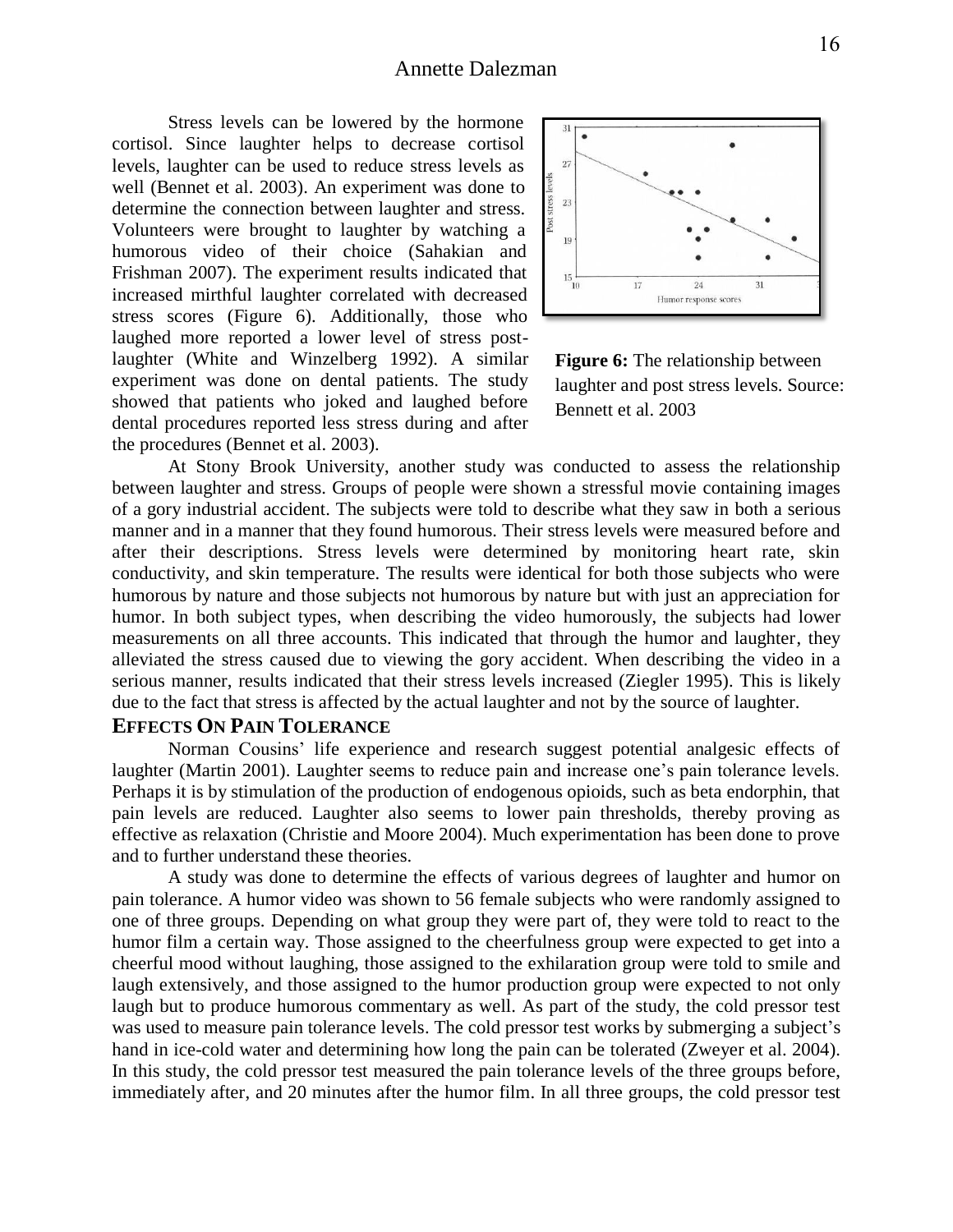results indicated that pain tolerance levels increased due to laughter and remained high even 20 minutes later (Figure 7). The subjects' enjoyment levels were assessed using the facial action coding system. This is an objective coding technique that measures facial movement (due to laughter) and its intensity and duration. Subjects also answered a questionnaire that indicated their enjoyment level of the film (Zweyer et al. 2004). The results showed that even cheerfulness alone can lead to an increase in pain tolerance levels, although actual laughter is likely to



Figure 7: Changes in pain tolerance for the three groups.  $(FE - = few \text{ enjoyment displays}, FE + = \text{many \text{ enjoyment}}$ displays). Source: Zweyer et al. 2004

achieve more significant results. In order to assess the effects of pain tolerance levels on men, a similar experiment using male subjects should be done.

A similar experiment, using 40 college students, was done on both male and female subjects. Students assigned to the laughter group listened to a 20-minute comedy audiotape, students assigned to the relaxation group listened to a 20-minute progressive muscle relaxation audiotape, students assigned to the dull narrative group listened to a 20-minute audiotape on ethics, and another group did not receive any listening material. Discomfort thresholds were measured using a blood-pressure cuff. The cuff was inflated until the subject could not tolerate the pain, and the maximum pressure was recorded. Pain thresholds for the laughter group were significantly higher after the 20-minute movie, further suggesting a correlation between laughter and pain tolerance levels (Martin 2001).

### **EFFECTS ON ATOPIC DERMATITIS**

Atopic dermatitis is a chronic inflammatory skin disorder that involves scaly and itchy rashes (Kimata 2001). In patients with atopic dermatitis, plasma nerve growth factors (NGF) and neurotrophin-3 (NT-3) levels are elevated (Kimata 2004). Patients with atopic dermatitis also exhibit allergic skin wheal responses in which their skin flares up, forming red blotchy rashes. Recent studies indicate that laughter may help to reduce these symptoms (Kimata 2001; Kimata 2004). Consequently, laughter may also reduce the number of incidents of nighttime awakenings among children with atopic dermatitis. Additionally, laughter may reduce allergen-specific Immunoglobulin-E production. (Mora-Ripoll 2010).

An experiment was done to observe the effects of laughter on patients with this disease, specifically observing the wheal responses. The experiment studied 26 patients with atopic dermatitis, all of them allergic to dust mites. Skin prick tests, using commercial allergen extract, were performed before and after viewing an 87-minute humor video. Wheal size was measured 15 minutes after each of the skin prick tests. The results indicated that wheal size induced by house dust mite allergens were significantly reduced after the humor intervention (Figure 8). Wheal response size was also measured before and after the patients watched an 87-minute informative video, and no change in wheal size was observed (Kimata 2001). The same experiment was performed using cedar pollen and cat dander, and again the results indicated a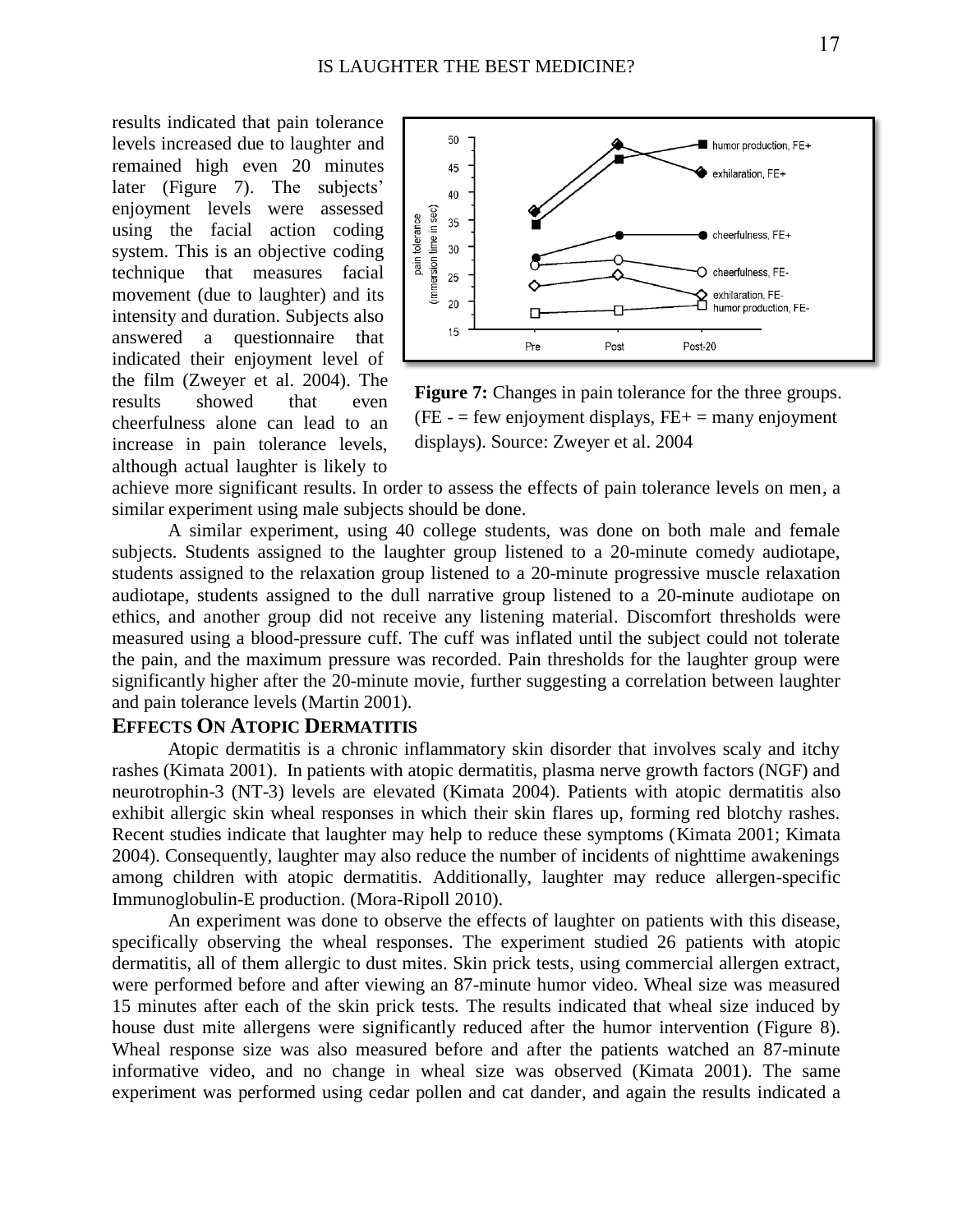significant reduction of the wheal size for allergies in atopic dermatitis patients. The wheal caused by cedar pollen was reduced from 8 mm to 2 mm, and the wheal caused by cat dander was reduced from 7mm to 2mm (Kimata 2001).



**Figure 8:** Effect of laughter on wheal responses induced by house dust mite allergen. Source: Kimata 2001

Another experiment was done to determine the connection between laughter and allergic responses in patients with atopic dermatitis. In addition to assessing the effect of laughter on the skin wheal size, changes in plasma nerve growth factors (NGF) and neurotrophin-3 (NT-3) levels were observed as well (Kimata 2004). The results indicated that wheal size was reduced significantly due to the laughter and that laughter caused the NGF and NT-3 levels to be reduced as well (Table 1).

|                | Control        |                | Laughter       |                 |
|----------------|----------------|----------------|----------------|-----------------|
| Variable       | Before viewing | After viewing  | Before viewing | After viewing   |
| Plasma (pg/ml) |                |                |                |                 |
| <b>NGF</b>     | $2159 \pm 154$ | $2193 \pm 145$ | $2267 \pm 156$ | $1831 \pm 83**$ |
| $NT-3$         | $1784 \pm 72$  | $1859 \pm 81$  | $1859 \pm 80$  | $1201 \pm 47**$ |
| Wheal (mm)     |                |                |                |                 |
| <b>HDM</b>     | $8.3 \pm .3$   | $8.5 \pm .3$   | $8.5 \pm .3$   | $6.7 \pm .2**$  |
| <b>JCP</b>     | $9.6 \pm .3$   | $9.4 \pm .3$   | $9.6 \pm .3$   | $7.3 \pm .3**$  |
| Cat dander     | $0 \pm 0$      | $0 \pm 0$      | $0 \pm 0$      | $0 \pm 0$       |
| Histamine      | $7.3 \pm .2$   | $7.2 \pm .2$   | $7.5 \pm .3$   | $7.2 \pm .2$    |
| Control        | $0 \pm 0$      | $0 \pm 0$      | $0 \pm 0$      | $0 \pm 0$       |

(NGF= Nerve Growth Factors; NT- 3= Neurotrophin-3; HDM- House Dust Mites; JCP-Japanese Cedar Pollen; \*\*Significant reduction compared with before viewing)

**Table 1:** Effect of laughter on plasma neurotrophins and wheal responses for various allergies. Source. Kimata 2004

Although the effect of laughter on skin wheal reactions was observed only on patients with atopic dermatitis, it is possible that these effects may occur in patients with other allergy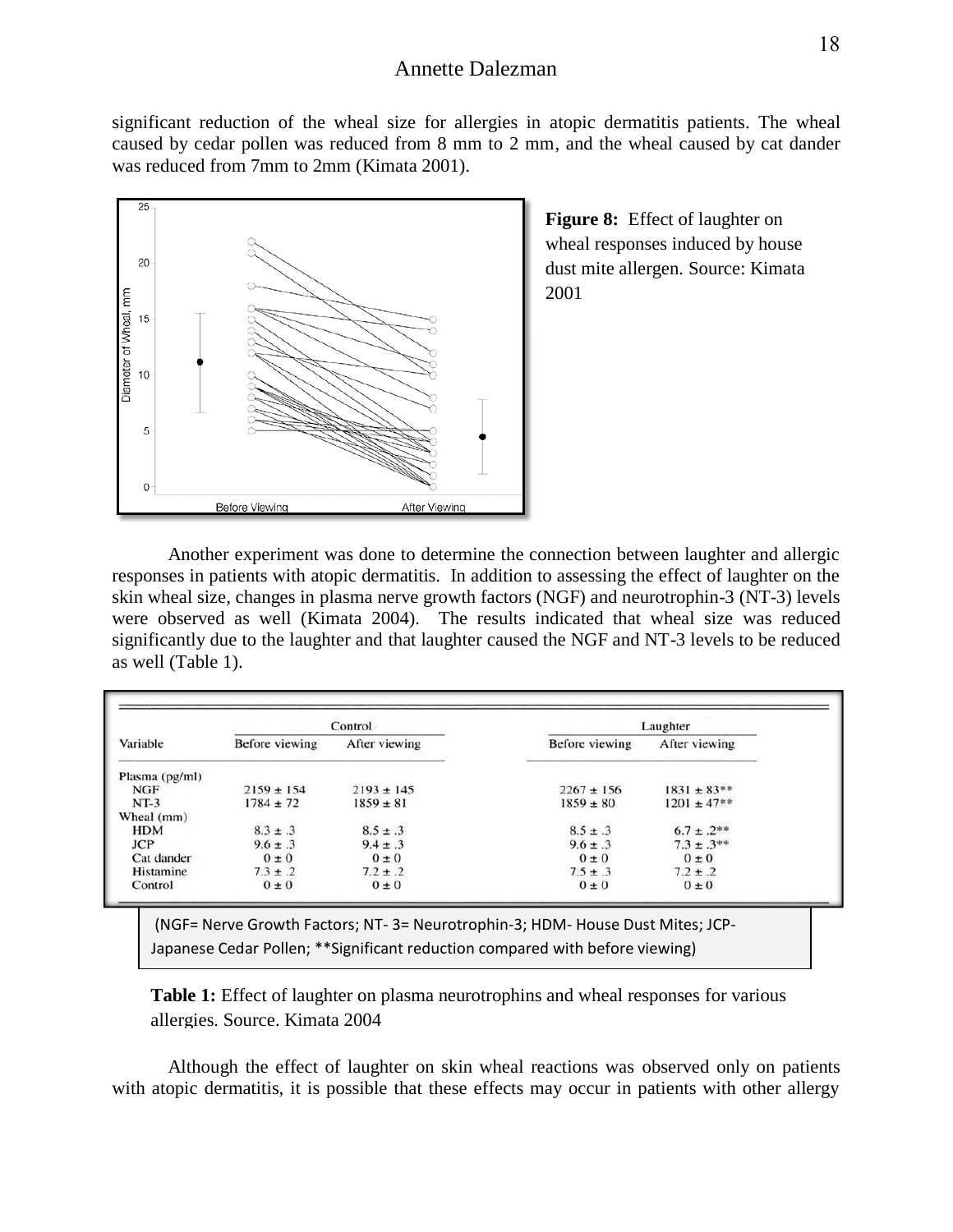diseases as well. In order for this to be confirmed, further experimentation on those patients would have to be done. Even though there is no indication that laughter cures atopic dermatitis, laughter seems to greatly enhance the quality of life for patients with atopic dermatitis.

## **LAUGHTER THERAPY MAY AFFECT PATIENTS WITH CANCER**

Cancer is a prevalent and deadly disease. Although no experimentation was done on the effects of laughter on cancer, cancer patients have reported greatly benefitting from the use of humor intervention (Christie and Moore 2004). Humor and laughter was cited as the second most common form of intervention (after prayer) for patients with cancer (Bennett et al. 2003).

A study conducted on a group of women suffering from breast cancer demonstrated humor and laughter as powerful tools in coping with a breast cancer diagnosis. The women felt a strong need to laugh to survive low moments, find humor with others through support groups, and use humor to help them relax (Johnson 2002). Although this study is suggestive that humor may enhance the quality of life and treatment period for cancer patients, experimentation would have to be conducted in order to assess the healing effects of laughter on cancer patients.

Although there is no clear evidence that indicates a relationship between laughter and cancer patients, the relationship between natural killer cells and laughter may lead to further speculation of this possibility. Natural killer cells play an integral role in fighting cancer, as they attack and fight off tumor cells. Since natural killer cells seem to be directly affected by laughter (Bennett et al. 2003), perhaps it is indicative that cancer can be affected as well. In order to fully assess these ideas, though, further research would need to be done.

## **LAUGHTER THERAPY MAY AFFECT PATIENTS WITH DEMENTIA**

Dementia is a progressive disease in which patients lose many of their cognitive abilities (Takeda et al. 2010). Similar to cancer patients, humor and laughter therapy may be helpful and therapeutic for dementia patients as well. Laughter may be able to help these patients release tension and help to alleviate their pain (Zillmann et al. 1993). However, due to dementia being a disease in which patients lose many of their cognitive abilities, the forms of humor intervention deemed appropriate may be limited. Therefore, it is worth studying the different forms of laughter generation. Laughter can be evoked by a release in tension, it can be associated with pleasant feeling, and it can be used as a form of social communication. These categories can be further subdivided as delineated in Table 2.

As a patient's dementia progresses, the ability to process information is lost. Therefore, laughing as a communication tool is lost already in the early stages (Table 3). Laughing due to release of tension, however, is preserved throughout the disease. Thus, dementia patients placed in a relaxed, tension-free environment are more likely to laugh, and, if used appropriately, humor can be an effective form of therapy (Takeda et al. 2010). In order to further assess how the physiology of dementia patients is affected by laughter and how it may affect the disease, further research and experimentation would have to be done.

#### **CONCLUSION**

Laughter has profound effects on human physiology; it is an internal jogging mechanism that stimulates the physiological systems. Various kinds of laughter have effects on the cardiovascular, immune, and respiratory systems, among others. Stress levels and pain tolerance thresholds seem to be affected as well. There seems to be use for laughter therapy to help ease and possibly even heal the discomfort of patients with various diseases, including coronary heart disease, chronic obstructive pulmonary disease (COPD), atopic dermatitis, cancer, and dementia. Based on experimentation, it seems that laughter rather than humor is what has an impact on the physiology. Laughter seems to have effects both during and after laughing. Laughter, however,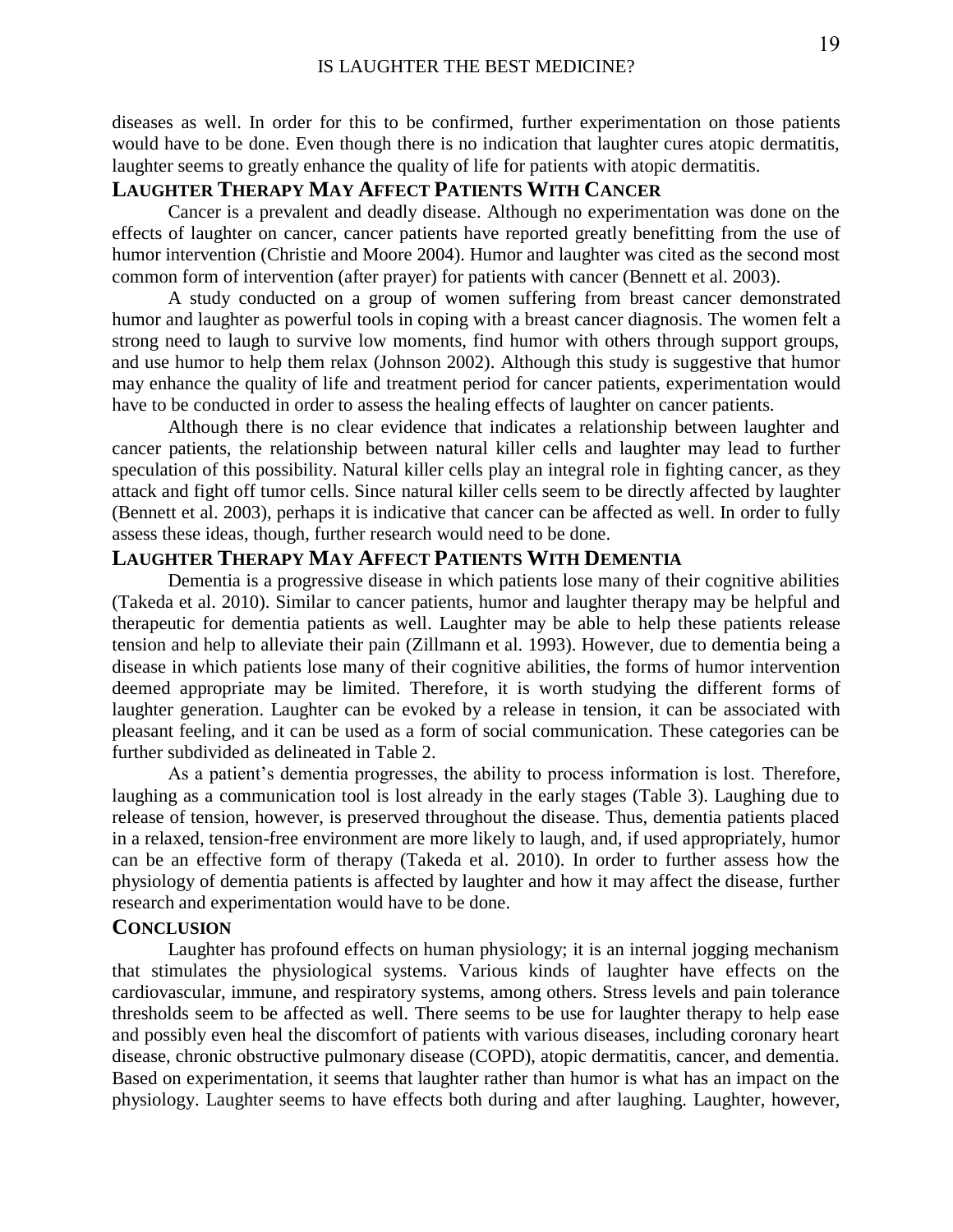may also have negative effects, specifically intense laughter. Therefore, one must be careful if using laughter therapy.

Laughter therapy is easy to use and is a relatively cheap and safe form of therapy. Although there is much speculation to the validity of this seemingly easy course of treatment, the evidence is very suggestive and the negative effects are few. However, in order to incorporate laughter therapy into a medical setting and in order to determine if laughter can be an all-around healing agent, more investigation should be done to fully assess all the possible risks and benefits. Further research should also be done to determine the effective duration of laughter and to assess how long these effects can last.

| A) Laughter evoked by a release of tension-laughing in order to relax |                                                                   |  |  |  |
|-----------------------------------------------------------------------|-------------------------------------------------------------------|--|--|--|
| A1. Release from strong tension                                       | Spontaneous laughter as a result of a release of strenuous        |  |  |  |
|                                                                       | tension                                                           |  |  |  |
| A2. Release from weak tension                                         | Spontaneous laughter as a result of a release of lesser tension   |  |  |  |
| B) Laughter associated with pleasant feelings                         |                                                                   |  |  |  |
| B1. Fulfillment of instinctive                                        | i.e.- a baby smiles after feeding                                 |  |  |  |
| needs                                                                 |                                                                   |  |  |  |
| B2. Fulfillment of expectations                                       | i.e.- one has a pleasant feeling after an accomplishment          |  |  |  |
| B3. Feelings of superiority                                           | Scornful laughter or a cold smile                                 |  |  |  |
| B4. Feelings of disharmony                                            | i.e.- one laughs after a harmless mishap                          |  |  |  |
| C) Laughter used for social communication                             |                                                                   |  |  |  |
| C1. Cooperative                                                       | i.e.- smiling when one shakes a hand                              |  |  |  |
| C <sub>2</sub> . Defensive                                            | i.e. - when one smiles/laughs to conceal their inner feelings (of |  |  |  |
|                                                                       | hurt)                                                             |  |  |  |
| C <sub>3</sub> . Aggressive                                           | Scornful laughter - laughing at someone else                      |  |  |  |
| C4. Devaluating                                                       | Smiling to devalue something.                                     |  |  |  |
|                                                                       | i.e.- smiling after a train door slams in one's face              |  |  |  |

**Table 2:** Various forms of laughter that were tested on dementia patients. Source: Takeda et al. 2010

| <b>Preservation in dementia</b>      |                     |                    |  |  |  |
|--------------------------------------|---------------------|--------------------|--|--|--|
| <b>Type of laughter/smile</b>        | <b>Early Stages</b> | <b>Late Stages</b> |  |  |  |
| A1. Release from strong tension      | $^{+}$              | $\pm$              |  |  |  |
| A2. Release from weak tension        | $\pm$               | $\pm$              |  |  |  |
| B1. Fulfillment of instinctive needs | $^{+}$              | $\pm$              |  |  |  |
| B2. Fulfillment of expectations      | $^{+}$              |                    |  |  |  |
| B3. Feelings of superiority          | $^{+}$              |                    |  |  |  |
| B4. Feelings of disharmony           | $+/-$               |                    |  |  |  |
| C1. Cooperative                      | $\blacksquare$      |                    |  |  |  |
| C <sub>2</sub> . Defensive           | $\blacksquare$      |                    |  |  |  |
| C <sub>3</sub> . Aggressive          | $\blacksquare$      |                    |  |  |  |
| C4. Devaluating                      |                     |                    |  |  |  |

**Table 3:** Relationship between laughter/smile and the progression of dementia. (+ = humor that is preserved in dementia patients; - = humor that is not preserved in dementia patients). Source: Tikada et al. 2010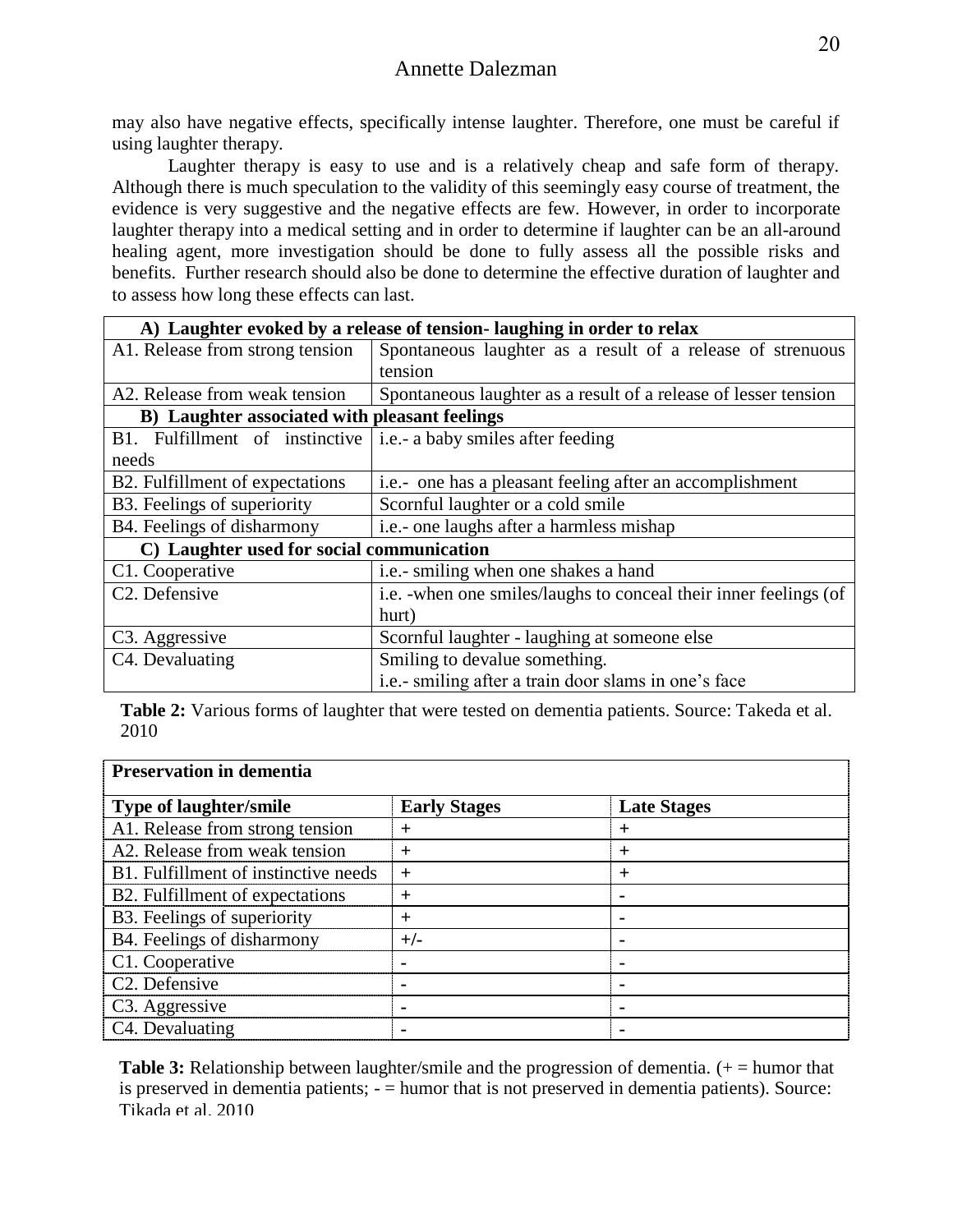#### **REFERENCES**

- Balick MJ, Lee R. 2003. The role of laughter in traditional medicine and its relevance to the clinical setting: Healing with Ha! Alternative Therapies in Health and Medicine 9(4): 88- 91.
- Bennett MP, Zeller JM, Rosenberg L, McCann J. 2003. The effect of mirthful laughter on stress and natural killer cell activity. Alternative Therapies in Health and Medicine 9(2):38-44.
- Berk L, Felten D, Tan S, Bittman B, Westengard J. 2001. Modulation of neuroimmune parameters during the eustress of humor-associated mirthful laughter. Alternative Therapies in Health and Medicine *7*(2):62-76.
- Braga SS, Manni R, Pedretti RF. 2005. Laughter-induced syncope. Lancet 366:426.
- Brutsche MH, Grossman P, Muller RE, Wiegand J, Pello, Baty F, Ruch W. 2008. Impact of laughter on air trapping in severe chronic obstructive lung disease. International Journal of Chronic Obstructive Pulmonary Disease 3(1):185-192.
- Christie W, Moore C. 2004. The impact of humor on patients with cancer. Clinical Journal of Oncology Nursing *2*(9):211-217.
- Clark A, Seidler A, Miller M. 2001. Inverse association between sense of humor and coronary heart disease. International Journal of Cardiology 80:87-88.
- Cousins N. 1976. Anatomy of an illness (as perceived by the patient). The New England Journal of Medicine 295:1458-1463.
- Fry W, Savin W. 1988. Mirthful laughter and blood pressure. Humor: International Journal of Humor Research 1(1):49-62.
- Fry W. 1994. The biology of humor. Humor: International Journal of Humor Research 7(2):111- 126.
- Johnson P. 2002. The use of humor and its influences on spirituality and coping in breast cancer survivors. Journal of the Oncology Nursing Society 29(4):691.
- Kimata H. 2001. Effects of humor on allergen-induced wheal reactions. Journal of the American Medical Association 285(6):738.
- Kimata H. 2004. Laughter counteracts enhancement of plasma neurotropin levels and allergic skin wheal responses by mobile phone-mediated stress. Behavioral Medicine 29:149-152.
- Lebowitz KR, Suh S, Diaz PT, Emery CF. 2011. Effects of humor and laughter on psychological functioning, quality of life, health status, and pulmonary functioning among patients with chronic obstructive pulmonary disease: A preliminary investigation. Heart and Lung: The Journal of Acute and Critical Care 40(4):310-319.
- Ljungdahl L. 1989. Laugh if this is a joke. Journal of the American Medical Association 261(4):558.
- Martin RA. 2001. Humor, laughter, and physical health: Methodological issues and research findings. Psychological Bulletin 127(4):504-519.
- Martin RA. 2004. Sense of humor and physical health: Theoretical issues, recent findings, and future directions. Humor: International Journal of Humor Research 17:1-19.
- McCaffery M. 1983. Laughter is the best medicine: An interview with Norman Cousins. Canadian Family Physician 29:805-807.
- Miller M, Magamo C, Park Y, Goel R, Plotnick GD, Vogel RA. 2006. Impact of cinematic viewing on endothelial function. Heart 92:261-262.
- Mora-Ripoll R. 2010. The therapeutic value of laughter in medicine. Alternative Therapies in Health and Medicine 16(6):56-64.
- Ruch W, Ekman P. 2001. The expressive pattern of laughter. Emotions, Qualia, and